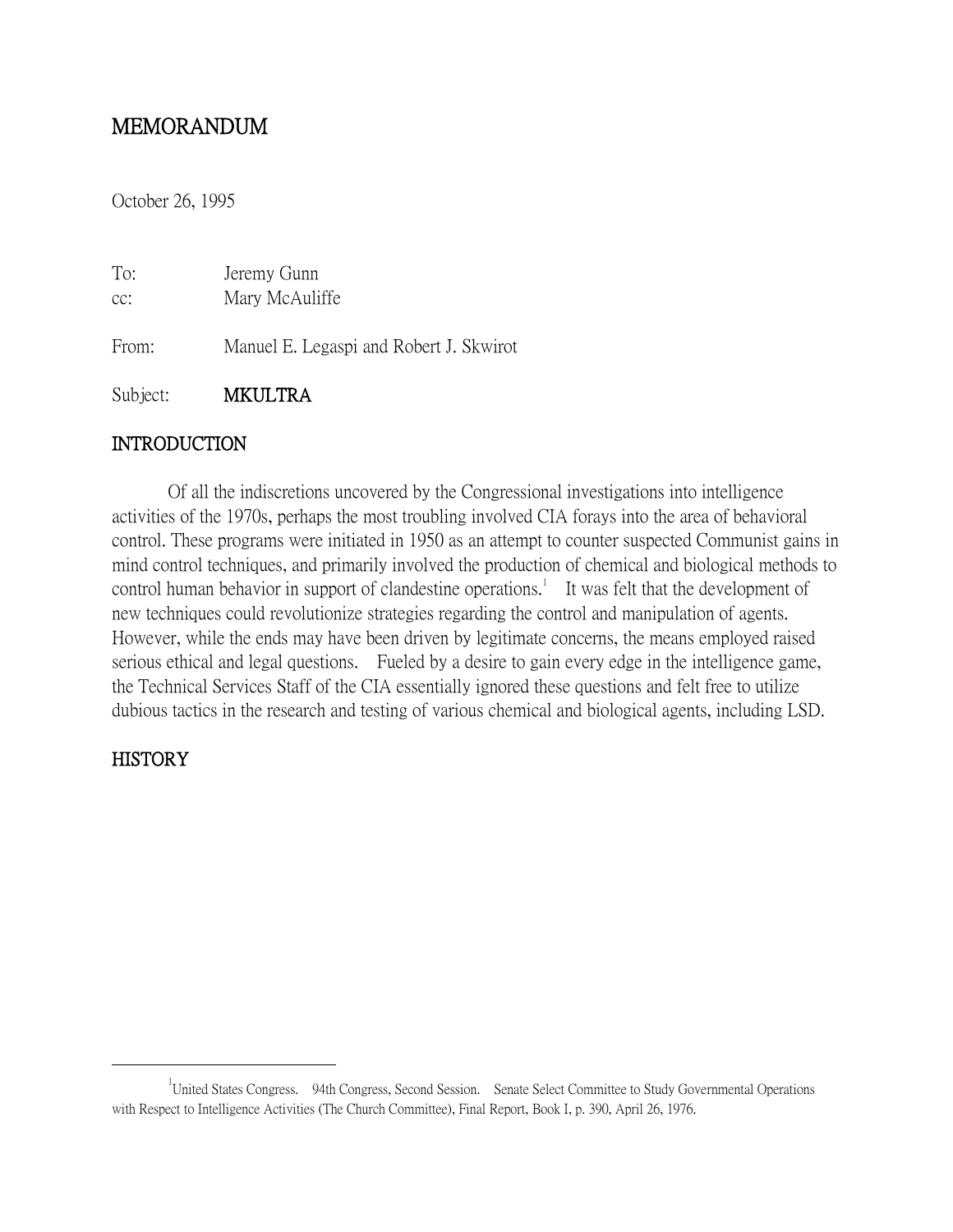MKULTRA originated from concepts based on the CIA's initial research program into chemical and biological methods, BLUEBIRD. Later renamed ARTICHOKE, this first program dealt primarily with improving of interrogation and control techniques.<sup>2</sup> In 1953, a proposal from Assistant to the Deputy Director for Plans (ADDP) Richard Helms to DCI Allen Dulles outlined a broader program of research into the "use of chemical and biological agents in altering human behavior." The proposal was approved by Dulles in April 1953, and project MKULTRA was born. In line with this broader mandate, as MKULTRA evolved, investigations into additional means of behavioral control were also examined, including the use of radiation and electroshock techniques. Additionally, another procedure (MKDELTA) was created to control the use of MKULTRA experiments abroad. $3$ 

From its inception, MKULTRA was treated with a very high level of sensitivity. The secrecy in which this program was treated was not only due to normal security concerns, but also because there was a realization on the CIA's part that the disclosure of experimental practices could lead to embarrassment and even criminal sanctions against the agency and its associates.<sup>4</sup> These practices ranged from the unwitting use of domestic research organizations to the use of human test subjects, one of whom (Dr. Frank Olson) committed suicide as a result of the improper administration of LSD by CIA staff members.

An Inspector General's survey of the entire Technical Services Division in 1963 uncovered the wide range of abuses and recommended much tighter institutional control over the program. The end result was a significant decrease in funding until the project was terminated in the late 1960's. However, continued concerns over the compromise of information led to the destruction of many relevant files in 1973, by Sidney Gottlieb, working on the orders of then-DCI Richard Helms.<sup>5</sup>

### INVESTIGATIONS

 $^{2}$ Bluebird/Artichoke was first run by the Office of Scientific Intelligence, later by the Inspection and Security Office, and often relied on other divisions within the CIA for technical assistance. According to the Church Committee, there was little information on Bluebird/Artichoke after 1953. The CIA insists that the program was terminated in 1956. Church Report, p. 388.

<sup>&</sup>lt;sup>3</sup> Church Committee, Final Report, p.390.

<sup>4</sup> Church Committee, Final Report, p. 392.

<sup>&</sup>lt;sup>5</sup> Church Committee, Final Report, pp. 389, 392.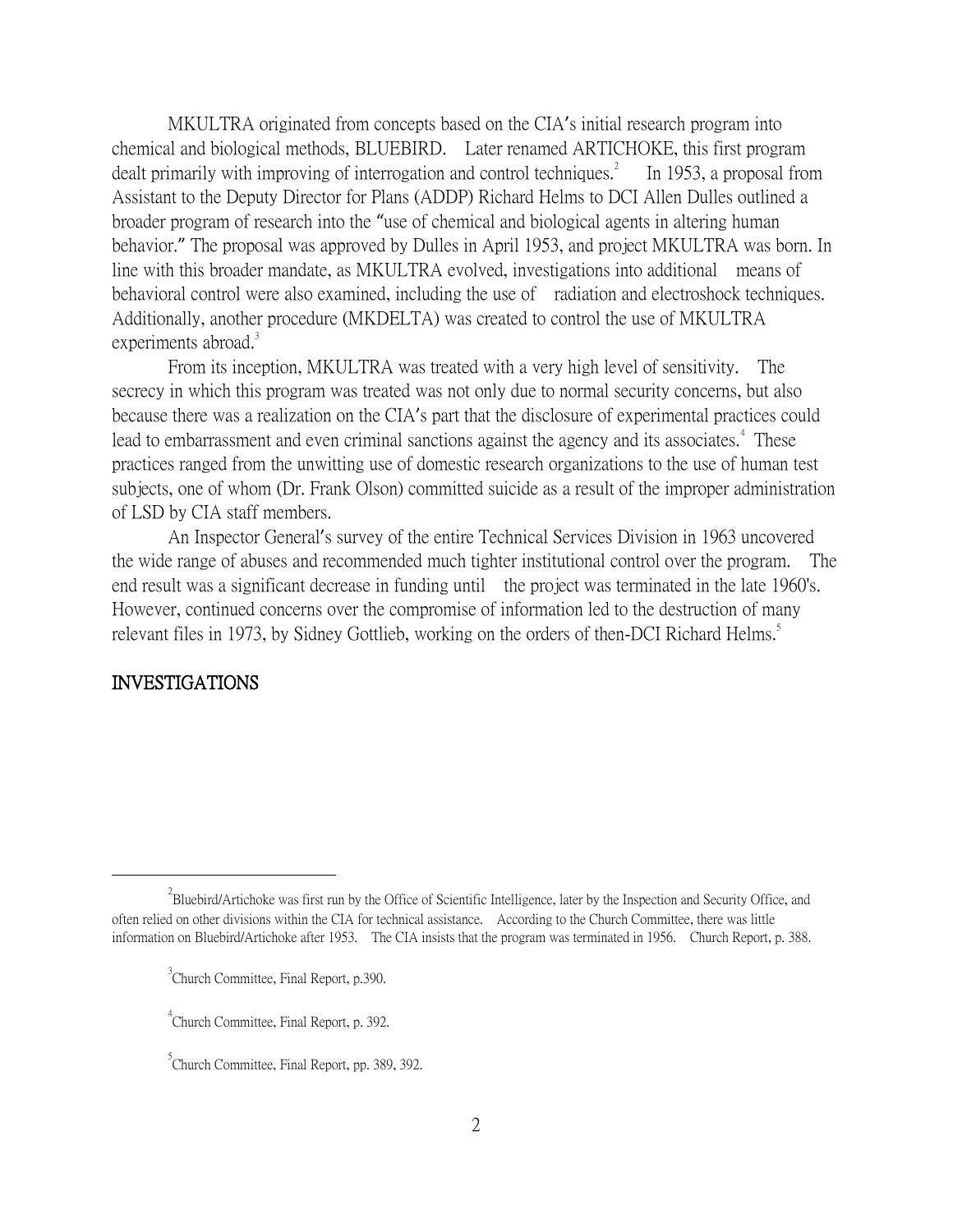A number of Congressional investigations in the 1970s investigated project MKULTRA as part of their work. Joint hearings on Biomedical and Behavioral Research<sup>6</sup>, 1975, chaired by Sen. Edward Kennedy (Mass.), probed human experimentation programs conducted by the Department of Defense and the Central Intelligence Agency. The Church Committee 1975-76, as part of its wide ranging investigation of foreign and military intelligence, examined the testing and use of chemical and biological agents by the intelligence community. Additionally, a joint hearing before the Select Committee on Intelligence with Sen. Daniel K. Inouye (Hawaii) as chair focused on project MKULTRA. These inquiries exposed the abuses of the project and can now serve as a reliable resource for information and documentation<sup>7</sup>.

The Kennedy Committee report includes many of the surviving documents of the MKULTRA program, including those which probed the Frank Olson suicide and the Inspector General's 26 July 1963 report to the DCI. From this wealth of information it is worth noting that the Department of Defense was in liaison with the CIA in drug experimentation. The Army, Navy, and Air Force used human volunteer subjects in such studies. The Navy, in particular, cooperated with CIA in drug experimentation through the Office of Naval Research. $\degree$  CIA also worked with the Bureau of Narcotics from 1953-1963 giving drugs such as LSD to unwitting subjects from all social levels. CIA departments involved in the MKULTRA program included the Office of Technical Services, the Office of Research and Development, the Office of Scientific Intelligence, and the Office of Security.

The Church Committee's investigation produced a well-documented history of MKULTRA which cited many of the exhibits included in the Kennedy Committee's report. It harshly criticized the program and "the command and control procedures within the Central Intelligence Agency and military intelligence" and questioned "the relationships among the intelligence agencies, other governmental agencies, and private institutions and individuals." 9 The report notes, for example, that "even DCI McCone was not briefed on all the details of the program involving the surreptitious administration of LSD until 1963."<sup>10</sup> MKULTRA charged forward without administrative checks. Helms' 1953 proposal for the project called for 6% of the research and development of TSD to be expended "without the establishment of formal contractual relations."<sup>11</sup> As the 1963 Inspector

 $^8$ Biomedical and Behavioral Research, pp. 957-959.

ibid. p. 394.

<sup>&</sup>lt;sup>6</sup> United States Congress. 94th Congress, First Session. *Biomedical and Behavioral Research*. Joint Hearings before the Subcommittee on Health of the Committee on Labor and Public Welfare and the Subcommittee on Administrative Practice and Procedure of the Committee on the Judiciary. September 10, 12; and November 7, 1975.

<sup>7</sup> United States Congress. 95th Congress, First Session. Project MKULTRA The CIA*'*s Program of Research in Behavioral Modification. Joint hearing before the Select Committee on Intelligence and the Subcommittee on Health and Scientific Research of the Committee on Human Resources . August 3, 1977.

<sup>&</sup>lt;sup>9</sup> *Church Committee Report*. p. 386.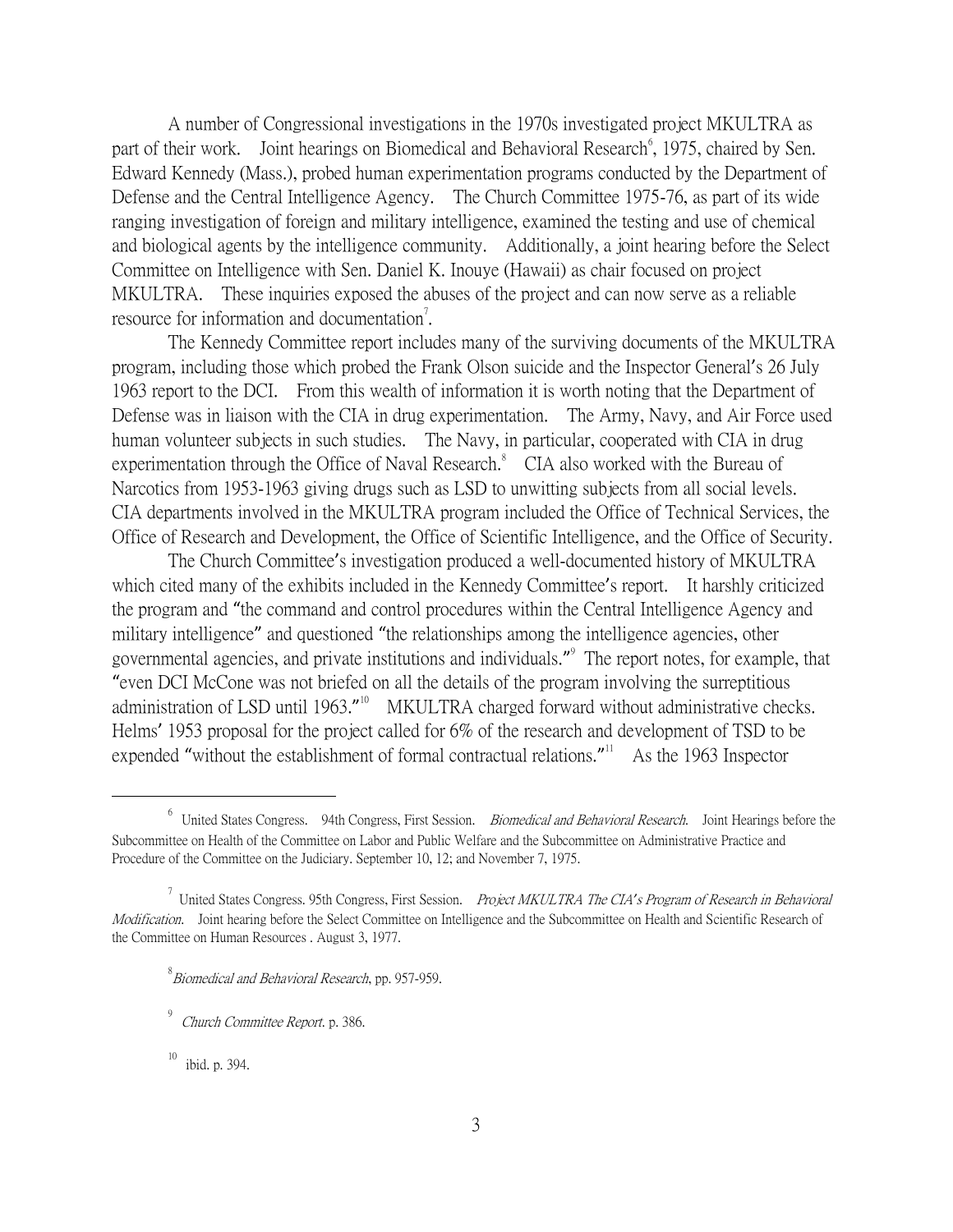General's report noted, "present practice is to maintain no records of the planning and approval on test programs."<sup>12</sup> Thus, even before the organized effort to destroy documents, MKULTRA files were far from comprehensive.

 $11$  ibid. p. 404.

 $12$  ibid. p. 406.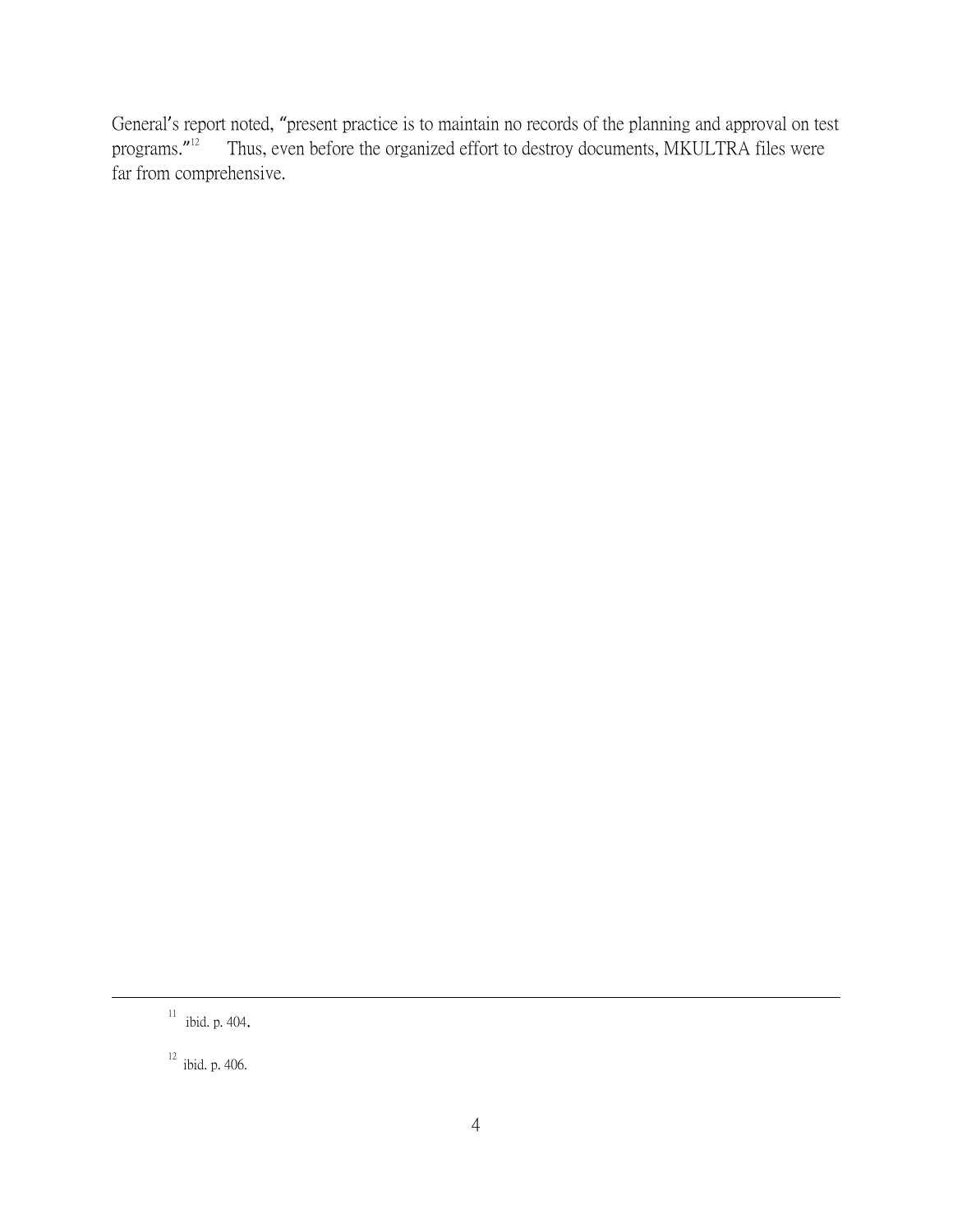Nevertheless, more documents existed than those which were available to the Kennedy and Church investigations. CIA's response to a F.O.I.A. request by John Marks uncovered these documents and prompted another Senate investigation. Testifying before the Inouye Committee, DCI Admiral Stansfield Turner stated that the newly found records were mostly financial folders which revealed names of some 115 researchers and 80 institutions, as well as possible improper contributions by CIA to private institutions. These documents were found by "examining both the active and retired files from all of the branches of CIA considered likely to have had an association with MKULTRA documents."<sup>13</sup> The names of individuals and institutions were provided to the committee on a classified basis.<sup>14</sup>

### RELEVANCE TO JFK ASSASSINATION

The relevance of the MKULTRA project can be judged within wide or narrow parameters of the assassination story. The link is more certain in the wider view than in a narrow perspective which might focus on Lee Harvey Oswald. MKULTRA and its director, Sidney Gottlieb, engineered some of the plots against Castro, such as the scheme to make his beard fall out; Technical Services Division even considered slipping LSD to Castro.<sup>15</sup>

#### The Sheffield Edwards link

One of the primary actors in the plot to assassinate Castro was the CIA's Director of Security, Colonel Sheffield Edwards. Edwards, who served as the contact point for mafia "cut out" Robert Maheu, was also integrally involved in MKULTRA activities.

According to the Church Report, Project BLUEBIRD was initially led by the Office of Scientific Intelligence (OSI). However, control was transferred in 1952 to the predecessor of the Office of Security, the Inspection and Security Office (I&SO). This move was based on the idea that it was ISO's job it was to prevent enemy penetration of the Agency, and that methods developed under BLUEBIRD would benefit ISO missions. Since MKULTRA was an I&SO project during this time, all project matters would have likely crossed Edwards' desk.

Additionally, Ranelagh states in *Rise and Decline* that BLUEBIRD was first directed by Edwards for a few months in 1950, before a change in DCIs (Hillenkoetter to Bedell Smith) allowed Allen Dulles to assume control of the program. This could not be verified in the Church Report. If this is true, it would add to the time which Edwards would have been in the command structure for

 $13$ Project MKULTRA, p. 9.

 $14$  ibid. pp. 5-8, 12.

<sup>15</sup> Marks, John. The Search for the *"*Manchurian Candidate*"*: The CIA and Mind Control. New York: Times Books, 1979. pp. 17, 98.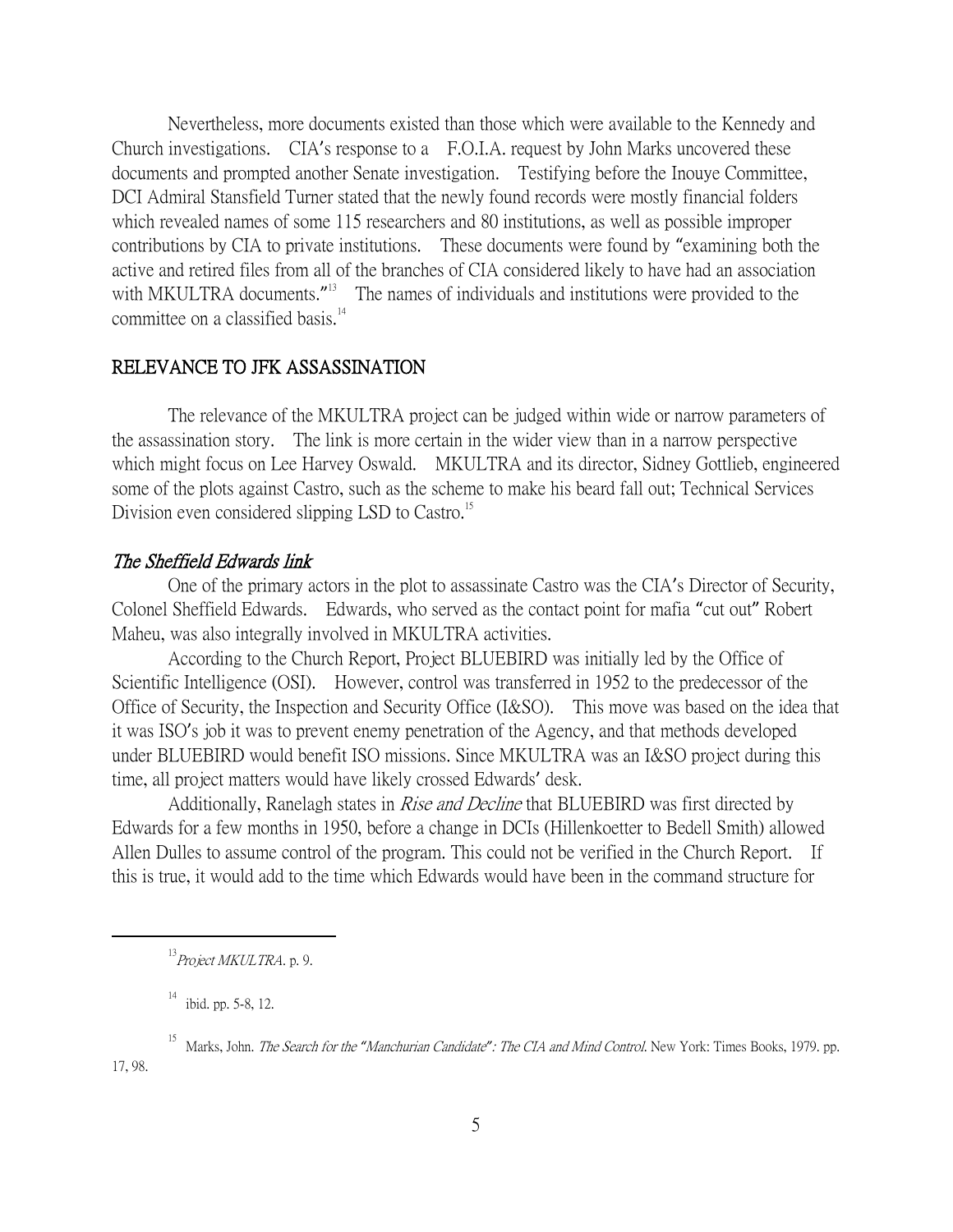BLUEBIRD<sup>16</sup>.

 $\overline{a}$ 

# The Yuri Nosenko interrogation

<sup>&</sup>lt;sup>16</sup> Ranelagh, John. *The Agency: The Rise and Decline of the CIA*. New York: Simon and Schuster, 1987, p. 203-204.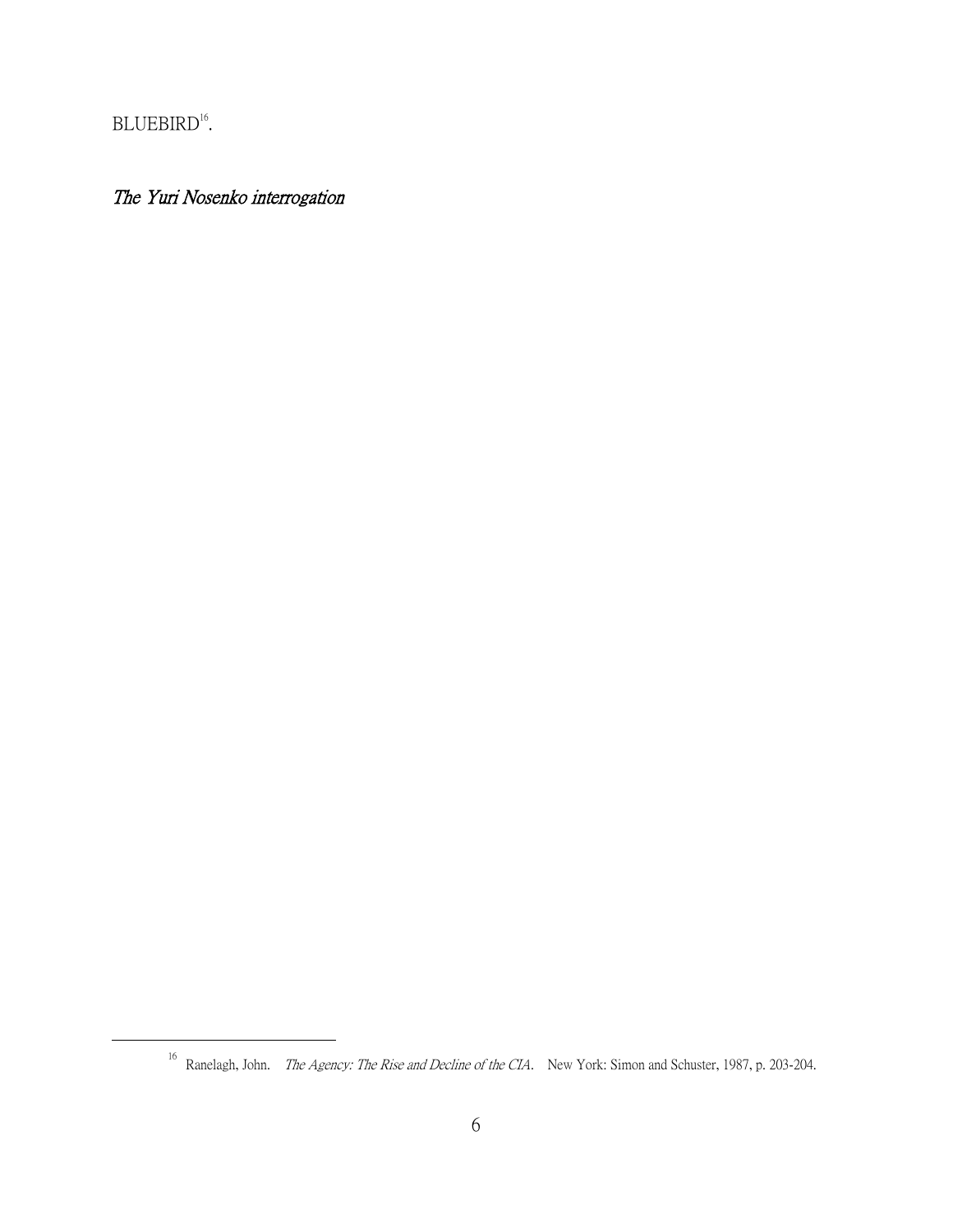MKULTRA might also be linked to the protracted interrogation of Yuri Nosenko. Though John Marx believes that the CIA abandoned MKULTRA mind control techniques in this interrogation, another less reliable source alleges that LSD was used.<sup>17</sup>

#### Possible links to Oswald

Connections to Oswald are even less certain. Allegations that suggest that Oswald may have been a subject of MKULTRA research remain unsubstantiated. New Orleans assistant district attorney Edward Gillin claimed that in the summer of 1963 Oswald contacted him to inquire about a mind altering drug.<sup>18</sup> It has also been claimed that LSD was tested at Atsugi Naval Air Station in Japan where Oswald worked in the radar bubble.<sup>19</sup> Another tenuous connection might be stretched from Tulane University, a possible MKULTRA research site, to Oswald in New Orleans.<sup>20</sup>

Finally, Adele Edison, who testified before the Review Board in November of 1994 recounted a fantastic story of a New Orleans connection between Oswald and Dr. (Col.) Jose Rivera of the Institute of Neurological Diseases and Blindness at Tulane.<sup>21</sup>

A disclaimer should be affixed to this laundry list of possible connections to the assassination story. Inclusion here of a link suggested by some writer is not meant to imply indorsement. For most, further research in open sources is required to test their worth before any classified search should be undertaken.

### RECOMMENDATIONS

 $\overline{a}$ 

1. Due to the destruction of records in 1973 and the fragmentary record keeping which characterized the sensitive areas of the project, a review of CIA's MKULTRA records would probably not be useful for furthering our understanding of the issues surrounding the Kenney Assassination. If MKULTRA is John Newman's "smoking file"on Oswald, the record would need to be

<sup>&</sup>lt;sup>17</sup> Marks. pp. 145- 146. Thomas, Gordon. *Journey into Madness: The True Story of Secret CIA Mind Control and Medical* Abuse. New York: Bantam Books, 1989. pp. 260-264.

<sup>&</sup>lt;sup>18</sup> Hurt, Henry. *Reasonable Doubt: An Investigation into the Assassination of John F. Kennedy*. New York: Henry Holt and Co., 1985. pp. 302-304. Hurt cites a Rolling Stone article for this allegation.

 $19$  ibid. p.303. Again Hurt cites the Rolling Stone article.

 $^{20}$  In a poorly written and sloppily cited article which appeared in The Fourth Decade, Gary Hill cites, for this information, a U.S. News and World Reports article from January 24, 1994. Hill does draw a rough connection between MKULTRA, Tulane University, Dr. Alton Oschner, who was the founder of the Information Council of the Americas, and by "proximity", Lee Harvey Oswald. While Hill does not cite further information, Dr. Oschner's involvement with INCA ( largely believed to be a CIA front organization), Tulane University, which was allegedly involved in MKULTRA projects, and his authorship of several publications on the use of LSD has raised questions about his participation in MKULTRA projects.

<sup>21</sup> Ms. Adele Elvira Uskali Edisen. Testimony before the Assassination Records Review Board. 11/18/94.